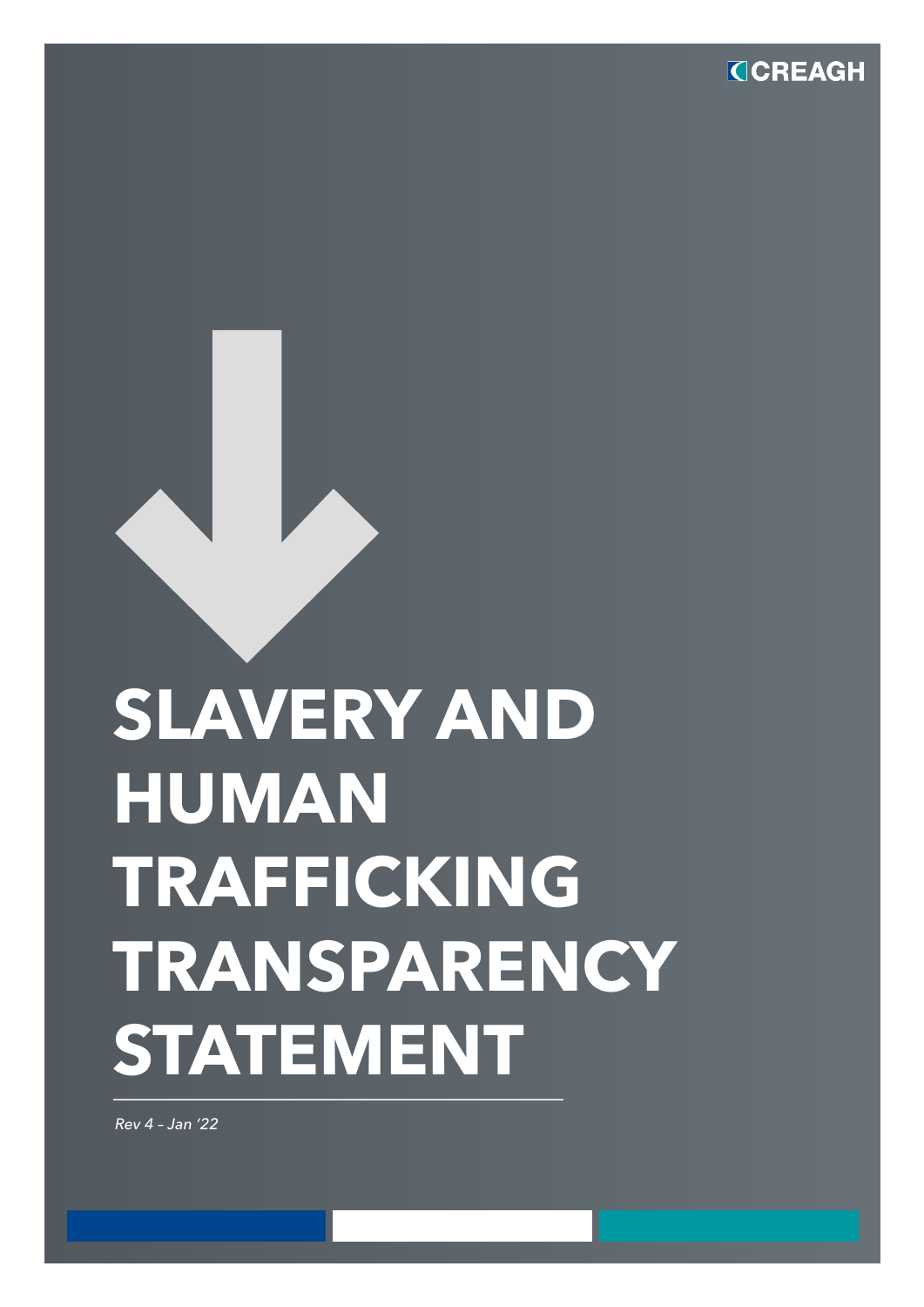Modern slavery is a crime resulting in an abhorrent abuse of human rights. It is constituted in the Modern Slavery Act 2015 by the offences of 'slavery, servitude and forced or compulsory labour' and 'human trafficking'. It has been described by the Home Secretary as a 'heinous crime that affects communities and individuals across the globe.'

We at Creagh Concrete Products wholeheartedly agree with this statement and are committed to ensuring that appropriate and co-ordinated action is taken throughout our business to ensure that both ourselves and members of our supply chain are alert to these risks and are not a party to these unethical practices.

## **ORGANISATION'S STRUCTURE**

Creagh Concrete Products Limited ('the Company') manufactures and supplies a wide range of concrete products for a diverse range of market sectors throughout Ireland and the UK. The company operates from its Head Office in Toomebridge, County Antrim with bases in Hoveringham and Edinburgh.

Creagh Concrete has a number of specialist divisions working with each sector of the construction industry. The Company's core product range is precast and prestressed flooring with an extensive range of flooring systems designed for commercial or residential applications.

## **SUPPLY CHAIN**

Our supply chains primarily involve the sourcing of; raw materials for the manufacturing of our products, transport to haul our products to site and sub-contracted labour to assist in the installation of our products onsite. We predominately source our goods and services from UK based Companies however we do also source from other Countries who are located with the European Union. We endeavour to build long standing relationships with our Supply chain members, however all arrangements are regularly reviewed.

### **POLICY IN RELATION TO SLAVERY AND HUMAN TRAFFICKING**

We have a zero tolerance policy to slavery and human trafficking and expect all those in our supply chain to also have zero tolerance policy. The Company is committed to acting ethically in all areas of our business and to implement effective control measure to ensure that such unethical practices are not happening in our supply chain.

## **DUE DILIGENCE PROCESS**

## **EXTERNAL PROCEDURES (SUPPLY CHAIN MEMBERS)**

- We carry out a pre-qualification and review process for our Sub-contractors
- Where possible we build and maintain longstanding relationships with local suppliers who are clear on our Companies ethics
- For suppliers who are based outside the UK, our point of contact is preferably a UK company or branch. We expect these Companies to have an Anti-Slavery and Human Trafficking Policy and we have requested same

### **INTERNAL PROCEDURES**

- We have a Whistleblowing Policy in place which encourages the reporting of concerns and protection for the whistle-blower
- We undertake an employee verification procedure to check the eligibility of employees to work in the UK
- Our Health, Safety and Environmental officers carry out regular audits on our work places